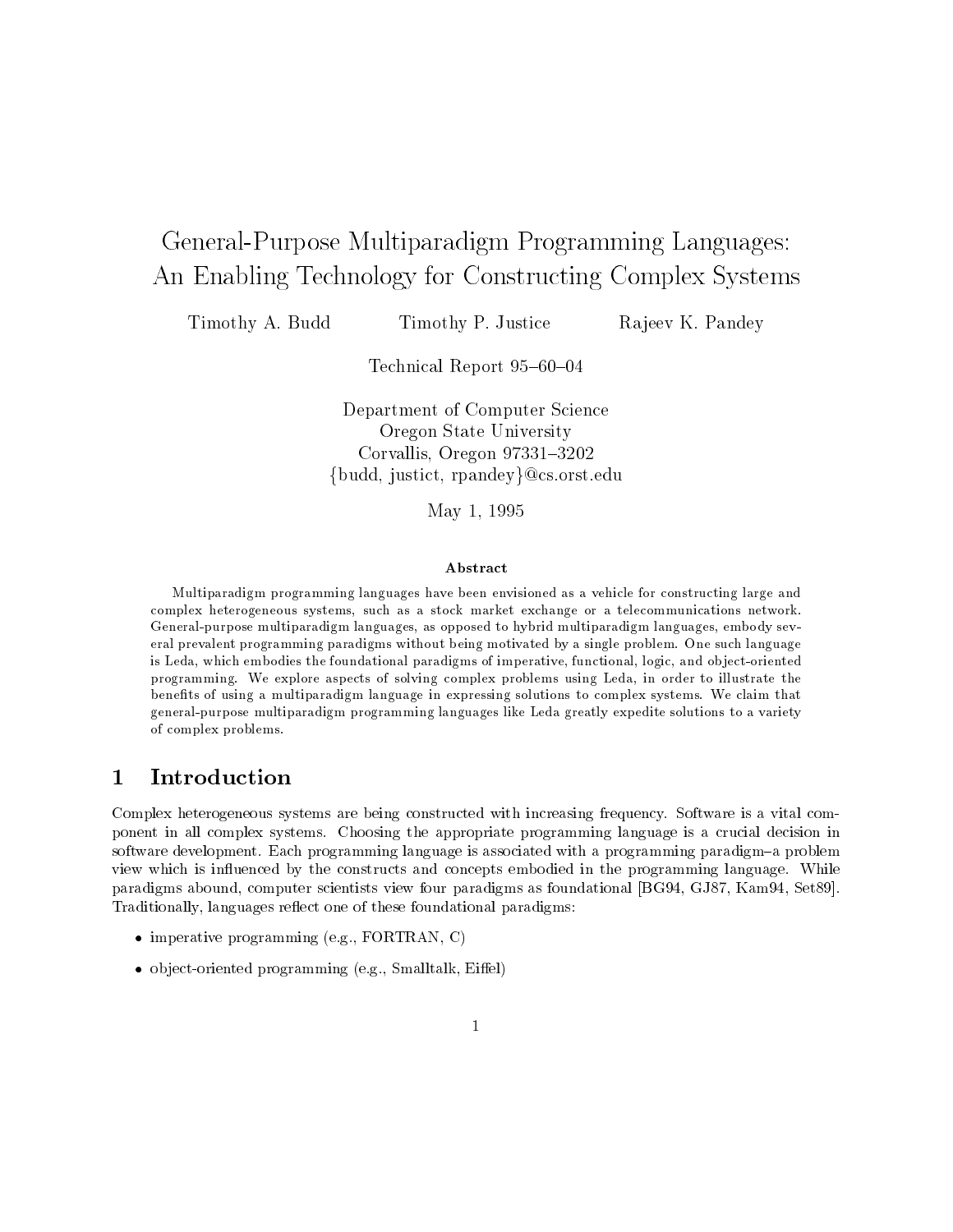- functional programming (e.g., LISP, ML)
- logic programming extensive programming the contract of the contract of the contract of the contract of the co

Recently, a panel of experts at a workshop on future directions in programming languages [Kam94] identied the role of programming languages as that of an enabling technology, the machine tools of the computer age. Unfortunately, as concluded by this panel, languages have not always lived up to their role:

Our society pays an enormous cost for the widespread use of old-fashioned "machine tools" for software development  $-$  that is, poorly designed and documented, frustratingly limited, unfriendly, and inecient languages and language processors.

One approach to resolving the deficiencies of single paradigm languages is to combine the best known problem solving styles into a single language, thus allowing the programmer to choose whichever style most naturally fits a given problem. The resulting languages are referred to as multiparadigm programming languages. Creation of such languages is motivated by the observation that many complex problems contain subproblems whose solutions lend themselves to different programming paradigms. If a language were to possess the appropriate paradigms, the problem solution would be expedited by the fact that subproblems could avail of the paradigm that best expresses a solution.

Multiparadigm programming languages have been an active research area for over a decade. Much of the research effort has been devoted to developing implementation techniques for languages spanning several paradigms, as well as experimenting with varying the blended paradigms. Recently, attention has turned to the applicability of these languages to real-world problems. Some problems that have been touted as suitable for multiparadigm solution include a programming language compiler [Bud91], a stock market exchange [JGM86], and a telephone network simulation [Zav89].

Several approaches have been pursued in the creation of multiparadigm languages:

augmented languages and languages and control and control and control and control and control and control and

Augmented languages add additional paradigms to an existing language to permit users to utilize a new programming style without learning a completely new language. The additional paradigm usually represents a natural progression or evolution of the language, based on experience. For example,  $C++[Str91]$  extends C [KR88] with support for object-oriented programming.

heybrid languages and the set of the set of the set of the set of the set of the set of the set of the set of t

Hybrid languages typically extend an existing functional or logic programming language by embedding other paradigms. The primary motivation for these languages is to provide a wide range of standard programming and knowledge representation paradigms for solving complex problems in articial intelligence [MNC+ 91]. Loops [SBK86] is an example of this type of language.

general-purpose languages purpose

General-purpose multiparadigm languages seek to find the "ideal" blending of several major paradigms in order to provide a more expressive programming vehicle for general problem solving. Leda [Bud95] exemplifies this approach.

Most existing multiparadigm programming languages are not general-purpose, but belong to the augmented or hybrid variety, and are a result of the lack of very specific language features with respect to a specific problem. Rather than attack the problem with an inelegant solution, the language is extended in one of a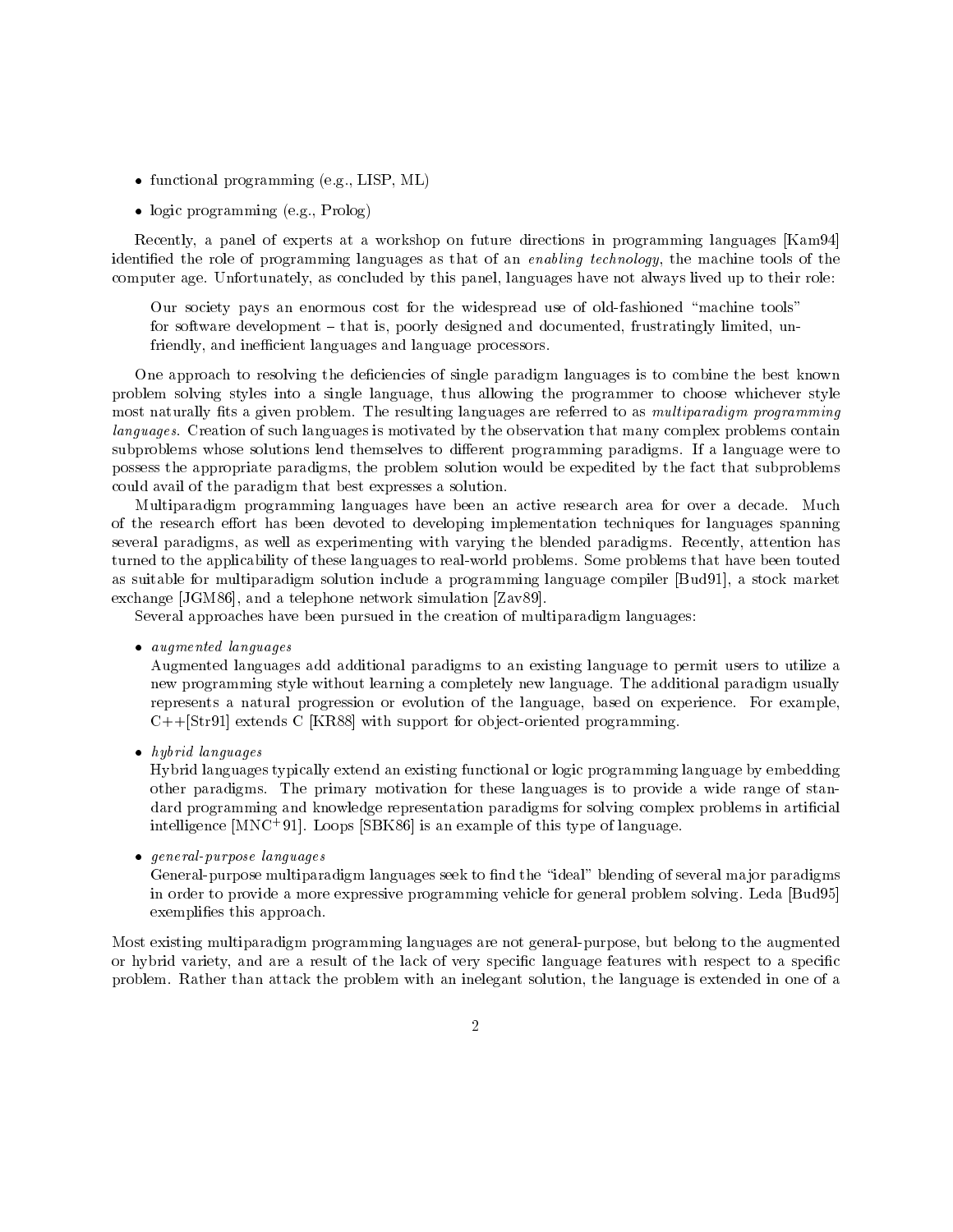variety of ways. Here there is a close affinity between hybrid multiparadigm programming languages and a particular problem, since the language is essentially designed with the specic application in mind. While these languages have definite advantages in the context of a specific problem, they may not easily generalize to solving different problems. Combining the foundational paradigms to create languages like Leda has been identied as the next step in general-purpose language evolution [Ghe93]:

All the ma jor programming language styles - procedural, functional and logical - have application domains where they are particularly effective. This suggests that general-purpose programming languages must embrace a number of these different approaches. Consequently, it seems likely that the future of the major general-purpose programming languages will be as multi-paradigm languages.

General-purpose multiparadigm language research at Oregon State University has yielded the language G [Pla91], as well as Leda, our current language of interest. Leda combines all four foundational paradigms enumerated above. Retaining conciseness while combining the four paradigms was a design goal of Leda. While Leda adds two more paradigms than C++, the resultant language is actually smaller than C++1 . By emphasizing the essential features-the exemplars-of the constituent paradigms, Leda facilitates blendings at various levels of granularity, from individual statements to complete modules. Figure 1 illustrates our view of general-purpose multiparadigm languages. This view permits the programmer to apply any of fteen possible paradigm blendings to a single problem. The gure further illustrates Leda'a articulation of this

Leda is the product of six years of research in paradigm blending and language implementation. Leda has evolved through several implementations, is the subject of a textbook [Bud95], and has been taught internationally. Current research is focused on the development of a programming environment and production quality compiler, as well as studies of large application development in Leda.

#### $\overline{2}$ 2 A Multiparadigm Approach to Problem Solving

Various applications have been identied as being well-suited to a particular foundational paradigm. Figure 2 illustrates some of these applications. As problems grow in complexity, a number of the prototypical applications identified in the figure become interrelated subproblems of the much larger problem. This section examines three such problems.

#### $2.1$ A Telephone Network Simulation

Zave [Zav89] describes a multiparadigm approach to the construction of a telephone network simulator. The network consists of clusters of switches connecting local clusters of telephones via a collection of trunks. The switches all access a global database to translate numbers, and send billing data to a centralized billing repository.

Three specific computational requirements are identified in the problem description: simulation, numerical computing, and database processing. Figure 2 shows the corresponding paradigms best suited for this application to be ob ject-oriented, imperative, and logic. Zave's implementation employs several independent programming languages in a compositional manner.

<sup>&</sup>lt;sup>1</sup> For example, Leda has 54% fewer keywords and 67% fewer operators than C++.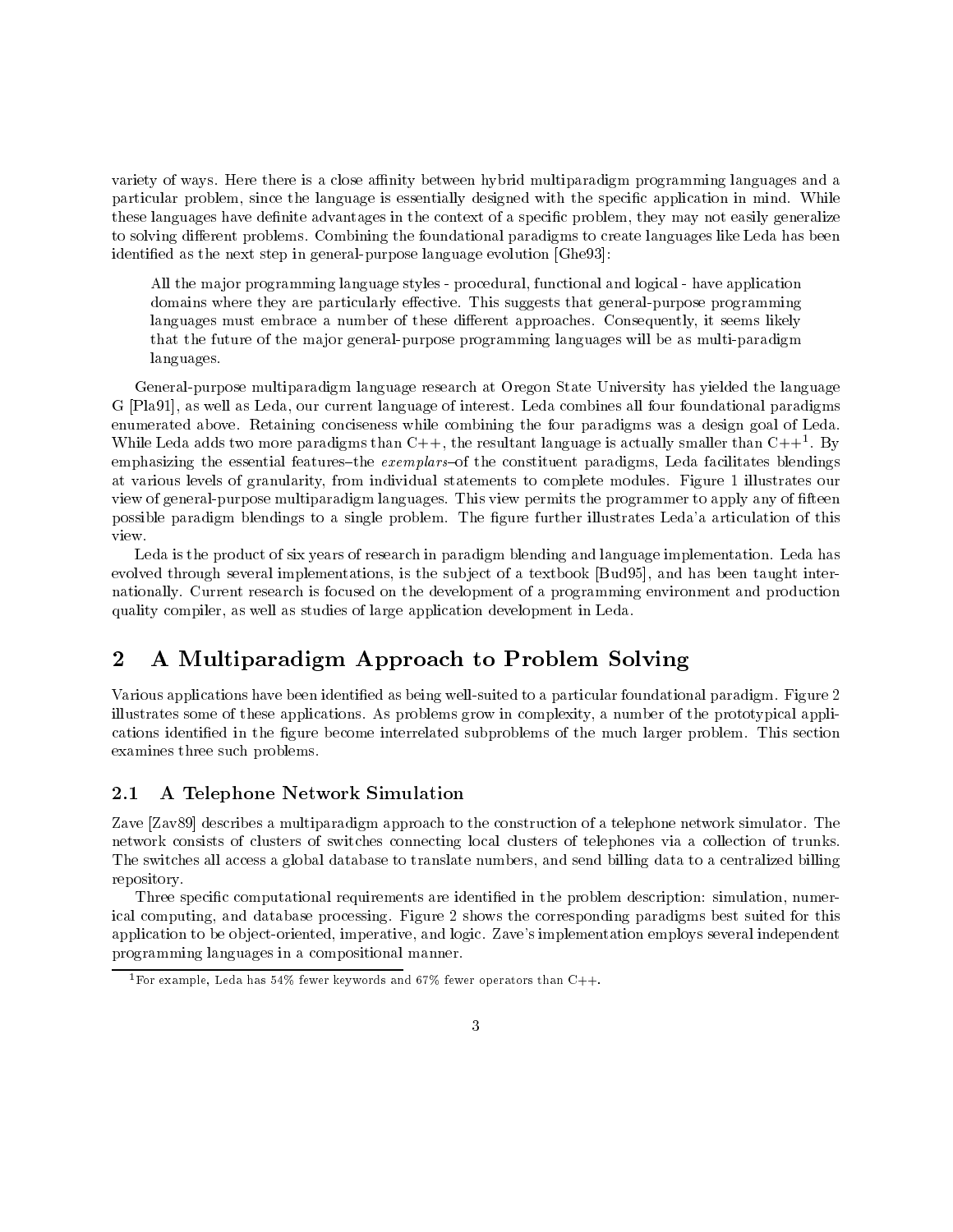

Figure 1: The general-purpose multiparadigm language Leda.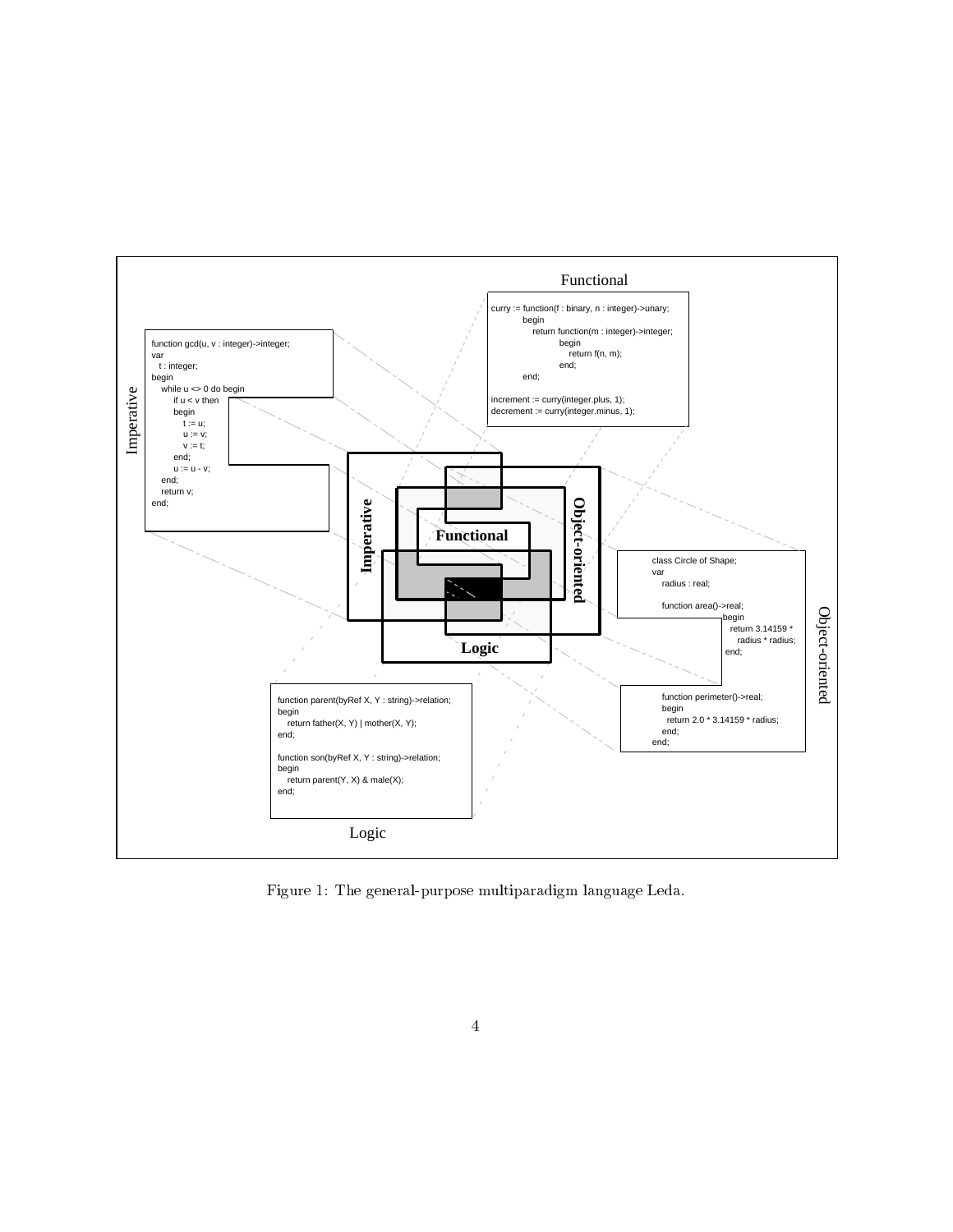

Figure 2: Strengths of foundational paradigms.

#### $2.2$ A Stock Market Application

A stock trading application is considered by Jenkins, Glasgow, and McCrosky [JGM86] as a potential application for a general-purpose multiparadigm language:

As an example, consider the problem of building a system that supports manipulation of data on the trading of stocks on the Tokyo stock exchange. It would require access to a large database component to hold the raw data associated with trading...The system would require strong numerical capabilities to do data aggregation and statistical analysis. In addition, an inferencing capability applied to knowledge bases of various kinds would be needed to support intelligent interfaces for the many players involved...

From this description we can identify paradigm strengths that will need to be present in the solution language. The logic paradigm will need to be present to provide the database component. Numerical processing requirements suggest need for the imperative paradigm, while inferencing requires the logic paradigm. For any such application, graphical user interfaces will also be necessary, which are easily expressed in an ob ject-oriented style. The interfaces may also require a degree of symbolic computation, motivating the presence of the functional paradigm as well.

### 2.3 A Language Compiler

We have recently constructed a compiler for the C programming language using Leda [JPB94]. The source language grammar is expressed as a set of rules, via the logic paradigm. These rules are encapsulated within an object-oriented framework that provides the services of scanning and parsing a program, as well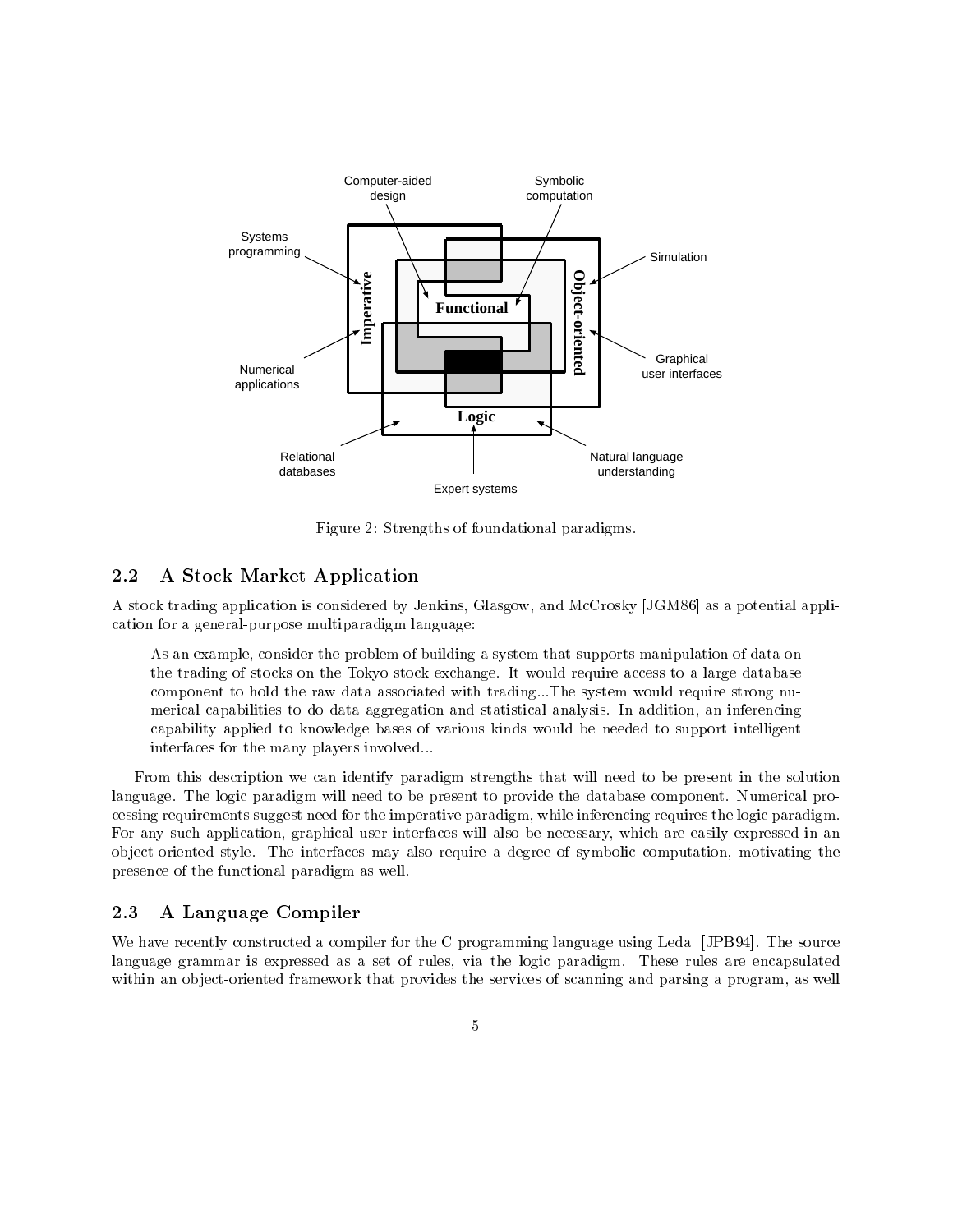

Figure 3: Examples of paradigm blending in Leda.

as populating a symbol table with relevant information. The intermediate representation consists of tuple ob jects, with functional optimizations performed on this representation. Direction of these activities is performed at an imperative level.

## 2.4 Evaluation

Zave's solution to the telephone network simulator utilizes several independent languages. In the absence of a general-purpose multiparadigm language, this approach would likely be the method of choice. A key benefit of Leda is that the programmer can utilize any of the foundational paradigms within a single linguistic framework. This reduces the syntactic overhead incurred when working on different parts of the system. Also reduced is the number of tools necessary for constructing the system. Furthermore, as the application evolves and features are added, existing functionality is likely to migrate from one paradigm to another. Performing this migration using independent languages can be difficult and sometimes infeasible. This results in the existing implementation having a strong influence on the choice of paradigms used for system enhancements. Leda eliminates the syntax shift that accompanies a language shift. As a result, implementing enhancements is motivated more by suitability of paradigm to the enhancement than by the existing implementation.

The partitioning of the stock trading application proposed by Jenkins, Glasgow, and McCrosky represents a high level blending of paradigms. The partitioning is illustrated in Figure 3. This approach exploits paradigm blending between modules. Each module is implemented in a single paradigm. Paradigm blending is achieved by combining the modules into the final application. Leda supports this type of blending.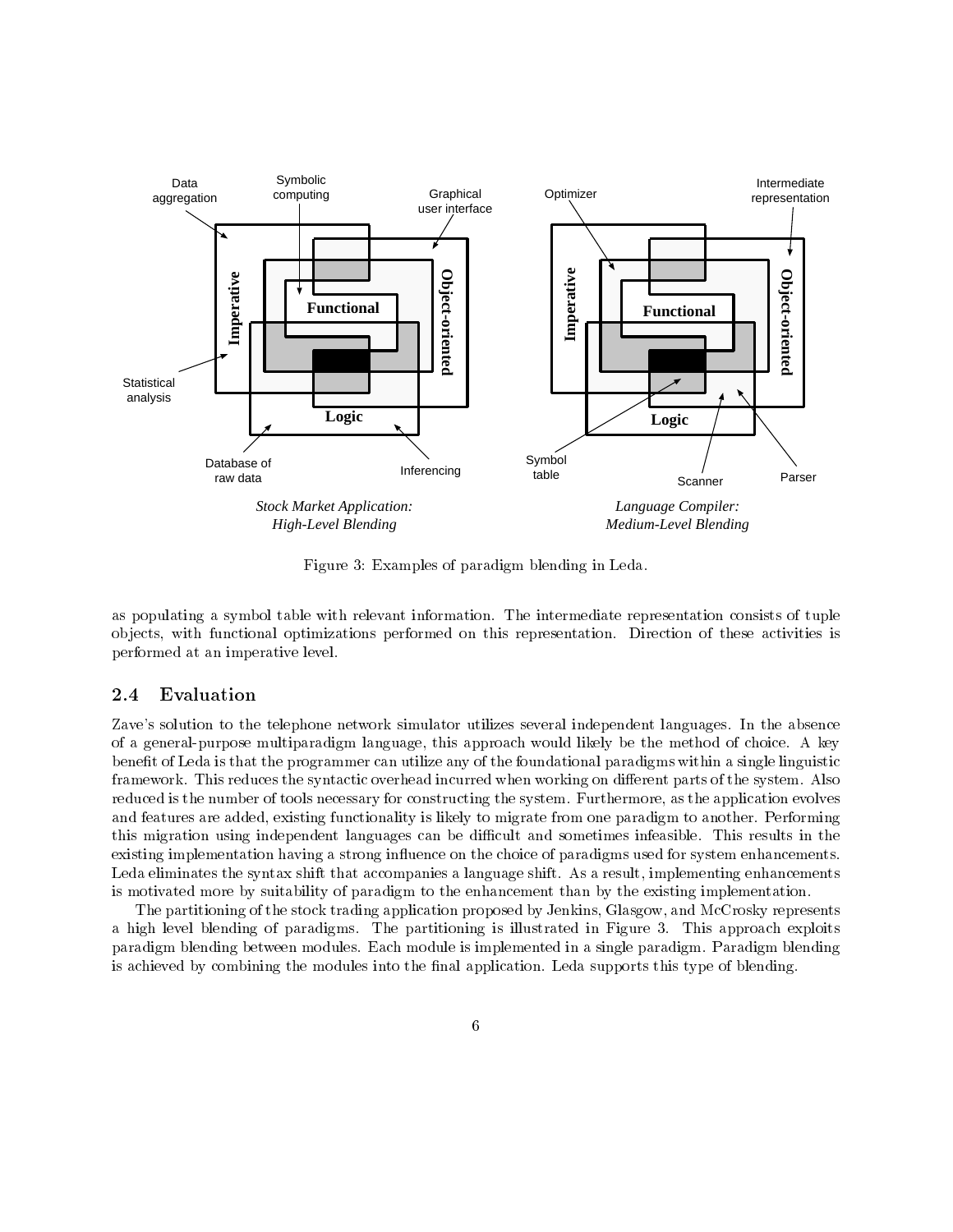The compiler application exhibits medium level paradigm blending. As illustrated in Figure 3, the major components of the compiler are implemented as blendings of several paradigms. The resultant application is comprised of a group of interacting computing agents in the form of ob jects, functions, and relations, as opposed to the traditional rigid sequence of phases.

While we have not presented examples of low level paradigm blending, many algorithms are amenable to multiparadigm solution. In addition to high and medium level paradigm blending, Leda supports low level blending, down to the individual statement. An examination of using Leda to implement many fundamental data structures and algorithms can be found in [Bud95].

#### 3 **Conclusion**

Not only do multiparadigm programming languages afford the programmer access to a variety of problem solving approaches, there are also the synergistic benefits to be derived from the presence of the different paradigms. Multiparadigm programming languages allow for the simultaneous existence of multiple views of the same problem space: some aspect of a problem may be crucial from one paradigm's viewpoint, while being negligible in another. This attribute allows programmers to construct solutions that emphasize the crucial aspects of the problem at the appropriate phase of the solution.

The ideal solutions to complex systems will likely display a migration toward a fuller blending of programming styles. General purpose multiparadigm languages like Leda allow for such a migration to occur. By making all of the foundational paradigms available in a coherent and synergistic fashion, Leda presents the opportunity to expedite solutions to a variety of complex problems. It should be noted that Leda has already been used as a pedagogic vehicle in graduate-level courses worldwide, has freely available implementations, and is the topic of a recently published textbook.

Sha's [Sha94] recent identification of software "grand challenges" for industrial computing includes transportation systems, manufacturing systems, sensor systems, communications, and medical computing. Constructing these complex systems is a difficult and labor-intensive undertaking, whether or not a multiparadigm solution is being attempted. The mere presence of a variety of paradigms does not necessarily expedite a solution. However multiparadigm programming languages attack an essential aspect of complex systems that Brooks [Bro87] identifies: the drastic differences among the various system components is inherent in the problem, and is not an artifact of our current problem solving approaches. Access to drastically different paradigms working in concert via multiparadigm programming languages may be the best complex system solution strategy available today.

# References

- [BG94] Henri E. Bal and Dick Grune. Programming Language Essentials. Addison-Wesley Publishing Company, Wokingham, England, 1994.
- [Bro87] Frederick P. Brooks, Jr. No Silver Bullet: Essence and Accidents of Software Engineering. IEEE  $Computer, 20(4):10–19, 1987.$
- [Bud91] Timothy A. Budd. Blending Imperative and Relational Programming. IEEE Software, 8(1):58-65, 1991.